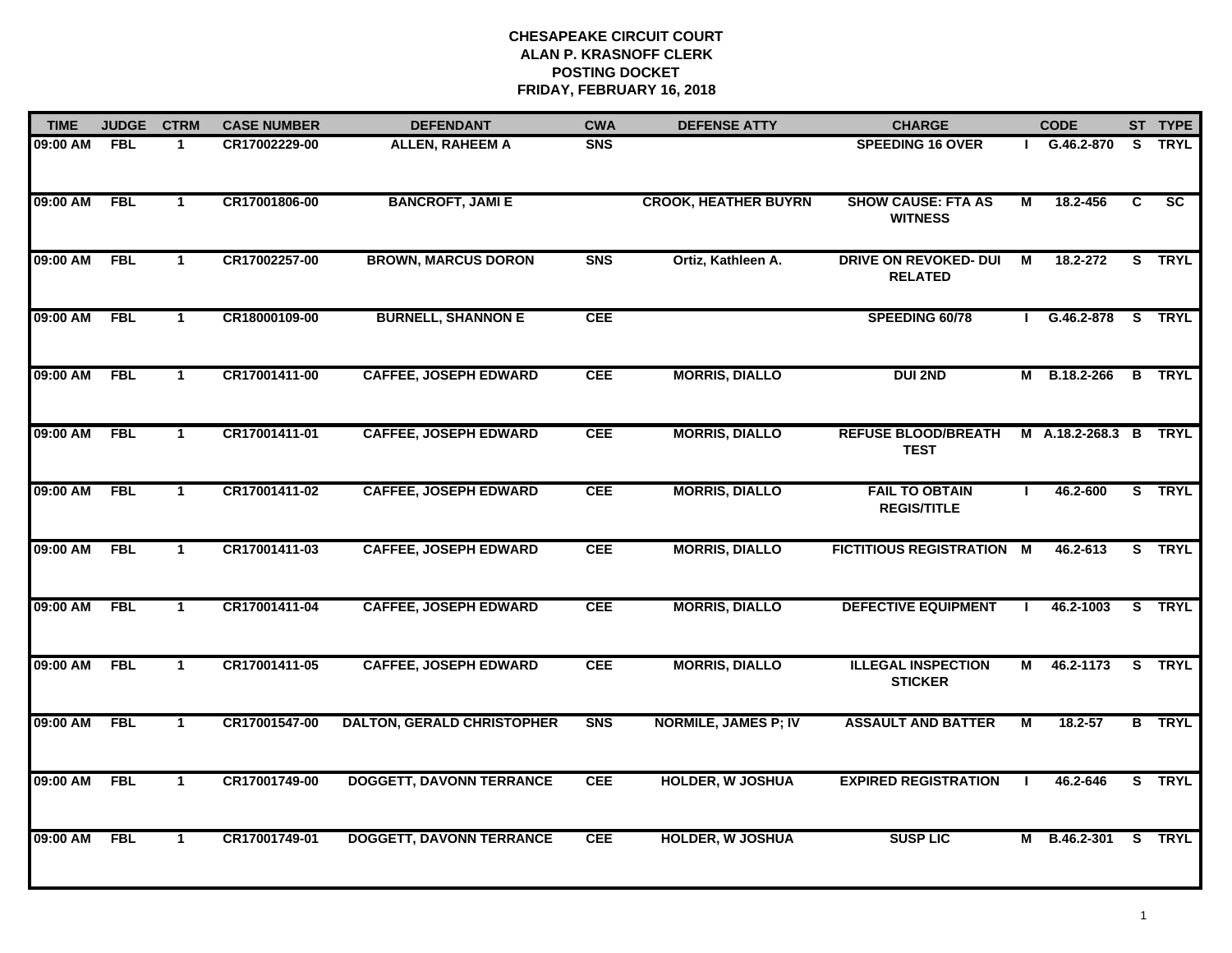| <b>TIME</b> | <b>JUDGE</b> | <b>CTRM</b>  | <b>CASE NUMBER</b> | <b>DEFENDANT</b>                 | <b>CWA</b> | <b>DEFENSE ATTY</b>        | <b>CHARGE</b>                                  |   | <b>CODE</b>         |   | ST TYPE       |
|-------------|--------------|--------------|--------------------|----------------------------------|------------|----------------------------|------------------------------------------------|---|---------------------|---|---------------|
| 09:00 AM    | <b>FBL</b>   | -1           | CR17001854-00      | <b>FREEMAN, BARRY LANARD</b>     | <b>CEE</b> |                            | <b>DUI 1ST</b>                                 |   | M A.18.2-266        | B | <b>TRYL</b>   |
| 09:00 AM    | <b>FBL</b>   | $\mathbf{1}$ | CR17002358-00      | <b>GAINOR, LUNDREL M</b>         | <b>SNS</b> | <b>MUSSONI, ERIK</b>       | <b>SUSPD O/L</b>                               |   | M B.46.2-301 S TRYL |   |               |
| 09:00 AM    | <b>FBL</b>   | $\mathbf{1}$ | CR17002479-00      | <b>GARNER TOWNSEND, SHELBY D</b> | <b>CEE</b> | <b>MUSSONI, ERIK</b>       | <b>SUSP OL (ACC)</b>                           | М | B.46.2-301          |   | S TRYL        |
| 09:00 AM    | <b>FBL</b>   | $\mathbf{1}$ | CR17002511-00      | <b>GONZALEZ, MARIE ELIZABETH</b> | <b>SNS</b> | <b>MUSSONI, ERIK</b>       | <b>FOLLOWING TOO CLOSELY  </b>                 |   | 46.2-816            |   | S TRYL        |
| 09:00 AM    | <b>FBL</b>   | $\mathbf{1}$ | CR17002511-01      | <b>GONZALEZ, MARIE ELIZABETH</b> | <b>SNS</b> | <b>MUSSONI, ERIK</b>       | <b>NO DRIVERS LICENSE</b>                      | М | 46.2-300            |   | S TRYL        |
| 09:00 AM    | <b>FBL</b>   | $\mathbf{1}$ | CR17002511-02      | <b>GONZALEZ, MARIE ELIZABETH</b> | <b>SNS</b> | <b>MUSSONI, ERIK</b>       | <b>FAIL TO SUBMIT INS(ACC)</b>                 |   | M A.46.2-707 S TRYL |   |               |
| 09:00 AM    | <b>FBL</b>   | $\mathbf{1}$ | CR17001594-00      | <b>HICKLIN, LAKEMA SHIRELLE</b>  | <b>CEE</b> | <b>KORSLUND, ERIC</b>      | <b>UNATHORIZED DEL</b><br><b>ARTICLE: JAIL</b> | М | 18.2-474            |   | <b>B</b> TRYL |
| 09:00 AM    | <b>FBL</b>   | $\mathbf{1}$ | CR17002219-00      | <b>HOLLAND, ANTROY J</b>         | <b>CEE</b> | <b>KOZAK, WILLIAM</b>      | <b>DRIVE ON SUSP 4TH</b>                       |   | M B.46.2-301        |   | S TRYL        |
| 09:00 AM    | <b>FBL</b>   | $\mathbf 1$  | CR17001707-00      | <b>HOUSTON, JERMAINE B</b>       | <b>CEE</b> | <b>FLANDERS, JOSHUA L.</b> | DRIVE ON SUSP O/L 2ND<br><b>OFF</b>            | M | B.46.2-301          |   | S TRYL        |
| 09:00 AM    | <b>FBL</b>   | $\mathbf{1}$ | CR17001803-00      | <b>JOHNSON, RYAN THOMAS</b>      | <b>CEE</b> |                            | SPEEDING 53/35                                 |   | $G.46.2 - 878$      |   | S TRYL        |
| 09:00 AM    | <b>FBL</b>   | $\mathbf{1}$ | CR17001568-00      | <b>LEWIS, ASHLEY TARA NICOLE</b> | <b>SNS</b> | <b>OLIVER, FLOYD</b>       | <b>OBSTRUCT JUSTICE</b>                        | М | 18.2-460            |   | S TRYL        |
| 09:00 AM    | <b>FBL</b>   | $\mathbf{1}$ | CR17001568-01      | <b>LEWIS, ASHLEY TARA NICOLE</b> | <b>SNS</b> | <b>OLIVER, FLOYD</b>       | FTA; GDC 5/30/17                               | М | 18.2-456            |   | <b>B</b> TRYL |
| 09:00 AM    | <b>FBL</b>   | $\mathbf{1}$ | CR17001688-00      | <b>LOPEZ, MICHELLE ELIZABETH</b> | <b>SNS</b> | <b>KUBOVCIK, ANDREW</b>    | <b>DRIVE WHILE REVOKED</b>                     | M | B.46.2-301          |   | <b>O</b> SENT |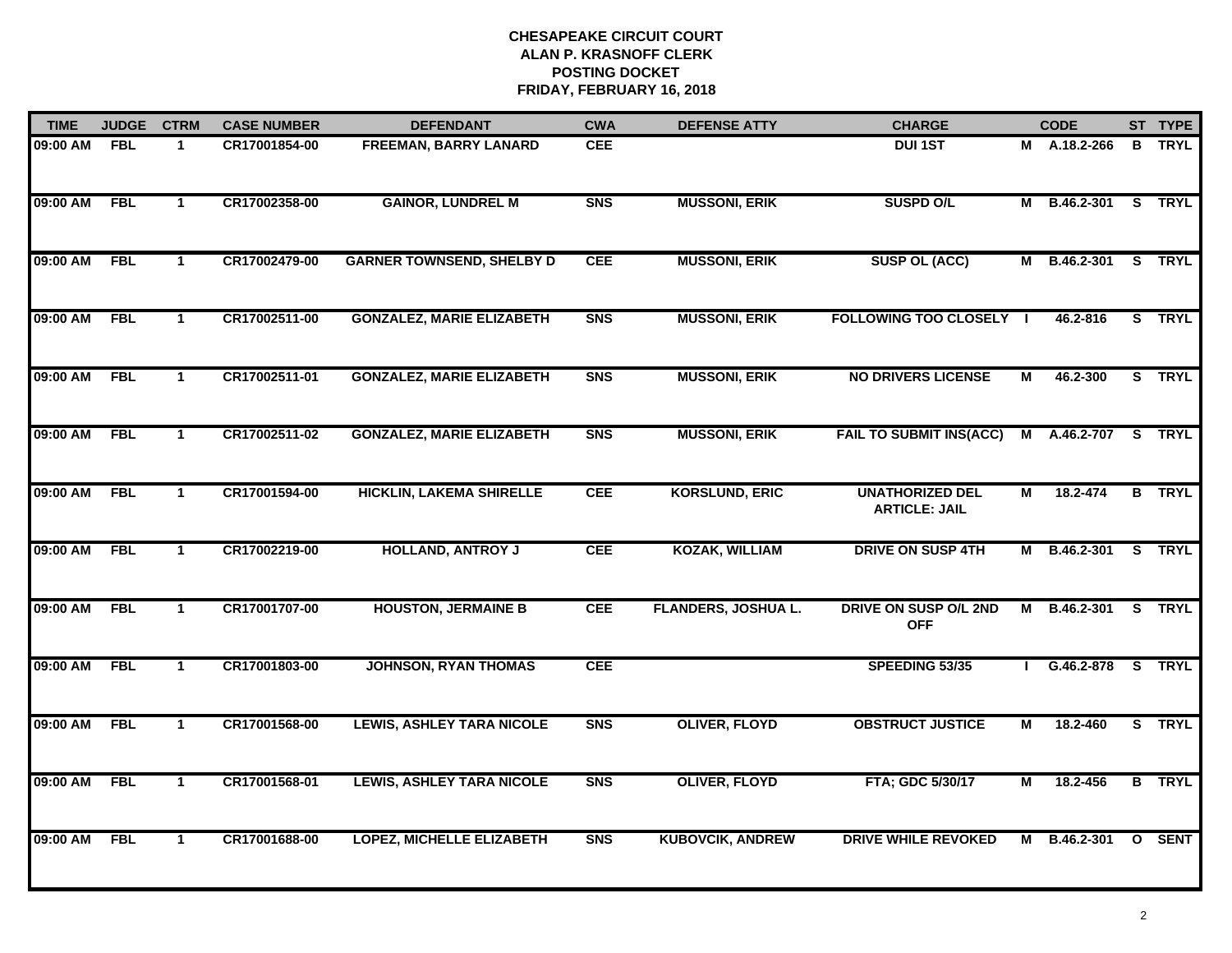| <b>TIME</b> | <b>JUDGE</b> | <b>CTRM</b>          | <b>CASE NUMBER</b> | <b>DEFENDANT</b>                   | <b>CWA</b>     | <b>DEFENSE ATTY</b>     | <b>CHARGE</b>                                       |              | <b>CODE</b>         |          | ST TYPE       |
|-------------|--------------|----------------------|--------------------|------------------------------------|----------------|-------------------------|-----------------------------------------------------|--------------|---------------------|----------|---------------|
| 09:00 AM    | <b>FBL</b>   | -1                   | CR17002355-00      | <b>LYNWOOD, JORDAN PUTRAM; III</b> | <b>CEE</b>     |                         | 70/55 SP                                            |              | G.46.2-870          |          | S TRYL        |
| 09:00 AM    | <b>FBL</b>   | $\blacktriangleleft$ | CR14002138-02      | <b>MARSH, MICHAEL WAYNE</b>        | <b>SNS</b>     | <b>CROOK, HEATHER B</b> | FTC ASAP (DUI: 2ND W/IN 5 M<br>YRS)                 |              | 18.2-456            |          | <b>B</b> ASAP |
| 09:00 AM    | <b>FBL</b>   | $\mathbf{1}$         | CR17002510-00      | MARSHALL-BROWN, DAYRA JENAI        | <b>CEE</b>     |                         | <b>INSUFFICIENT TREAD ON</b><br><b>TIRES</b>        |              | 46.2-1043           |          | S TRYL        |
| 09:00 AM    | <b>FBL</b>   | $\mathbf{1}$         | CR17001634-00      | <b>MITCHELL, KEVIN</b>             | S <sub>N</sub> | <b>HOLDER, W JOSHUA</b> | <b>DRIVE ON SUSP O/L</b>                            |              | M B.46.2-301        |          | S TRYL        |
| 09:00 AM    | <b>FBL</b>   | $\mathbf{1}$         | CR17001802-00      | <b>MOUAK, NABIL MOHAMMED</b>       | <b>CEE</b>     | Wegman, Robert L.       | <b>VEH DEALER: NOT OBTAIN</b><br><b>TITLE</b>       | М            | 46.2-1544           |          | <b>B</b> TRYL |
| 09:00 AM    | <b>FBL</b>   | $\mathbf{1}$         | CR17002366-00      | <b>NORFLEET, HARRY L</b>           |                |                         | <b>EXPIRED REJECTION</b><br><b>STICKER</b>          | $\mathbf{I}$ | 46.2-1158           | <b>S</b> | C.            |
| 09:00 AM    | <b>FBL</b>   | $\mathbf{1}$         | CR17002488-00      | <b>NOWAK, VEGA BRUMARI</b>         | <b>SNS</b>     | <b>MUSSONI, ERIK</b>    | <b>ASSAULT &amp; BATTERY</b>                        | М            | 18.2-57             |          | <b>B</b> TRYL |
| 09:00 AM    | <b>FBL</b>   | $\mathbf{1}$         | CR17002361-00      | <b>OGLESBY, JOSHUA</b>             | <b>SNS</b>     |                         | 36/25 SP                                            |              | I F.46.2-874 S TRYL |          |               |
| 09:00 AM    | <b>FBL</b>   | $\mathbf 1$          | CR17001954-00      | <b>OSBORN, JASON CHRISTOPHER</b>   | <b>SNS</b>     |                         | <b>UNLAWFUL</b><br><b>DISSEMINATION/IMAGE</b>       | М            | 18.2-386.2          |          | <b>B</b> TRYL |
| 09:00 AM    | <b>FBL</b>   | $\mathbf{1}$         | CR17002225-00      | <b>SMITH, MAKEVA MARIA</b>         | S <sub>N</sub> | <b>ORTIZ, KATHLEEN</b>  | FTA GDC 04/07/17                                    | М            | 18.2-456            |          | <b>B</b> TRYL |
| 09:00 AM    | <b>FBL</b>   | $\mathbf{1}$         | CR16001850-00      | <b>WHITE, LOTRION</b>              | <b>DJH</b>     | <b>SACKS, ANDREW M</b>  | DISTRIB/PWI MARIJUANA >5 F 18.2-248.1<br><b>LBS</b> |              |                     |          | C SENR        |
| 09:00 AM    | <b>FBL</b>   | $\mathbf{1}$         | CR17002185-00      | <b>WILLIAMS, CHASE ROSS</b>        | <b>SNS</b>     | <b>STOKES, MARK</b>     | <b>PETIT LARCENY 1ST</b><br><b>OFFENSE</b>          | М            | 18.2-96             |          | <b>B</b> TRYL |
| 09:00 AM    | <b>FBL</b>   | $\mathbf{1}$         | CR17002188-00      | <b>WILLIAMS, CHASE ROSS</b>        | <b>SNS</b>     | <b>STOKES, MARK</b>     | <b>HIT &amp; RUN (ACCIDENT)</b>                     |              | M B.46.2-894        |          | <b>B</b> TRYL |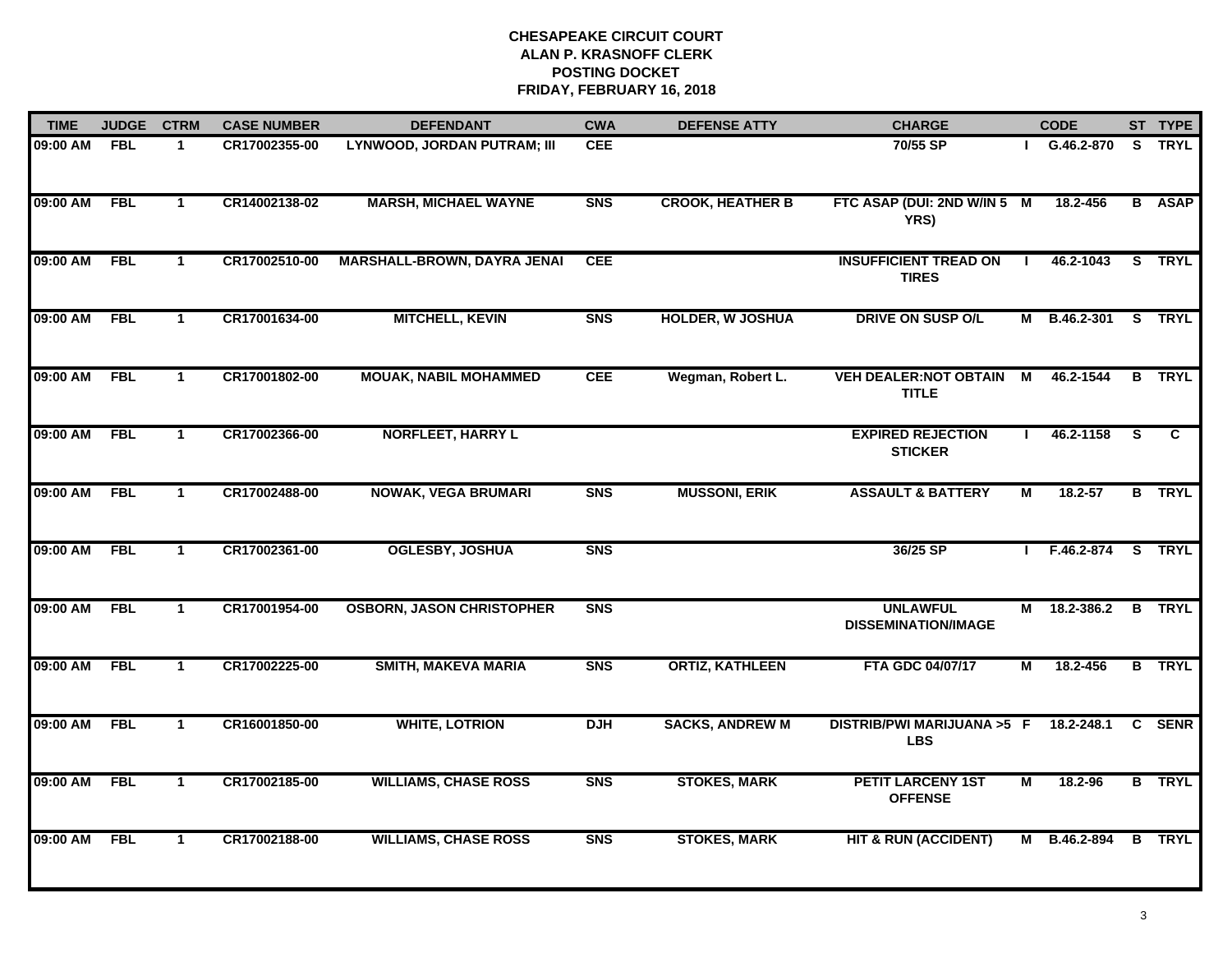| <b>TIME</b> | <b>JUDGE</b> | <b>CTRM</b>             | <b>CASE NUMBER</b> | <b>DEFENDANT</b>                | <b>CWA</b>     | <b>DEFENSE ATTY</b>           | <b>CHARGE</b>                                     |    | <b>CODE</b>         |                | ST TYPE       |
|-------------|--------------|-------------------------|--------------------|---------------------------------|----------------|-------------------------------|---------------------------------------------------|----|---------------------|----------------|---------------|
| 09:00 AM    | <b>FBL</b>   | $\mathbf 1$             | CR17002508-00      | <b>WINDLEY, ANGELA MARIE</b>    | <b>CEE</b>     |                               | <b>EXPIRED REJECTION</b><br><b>STICKER</b>        |    | 46.2-1158           |                | S TRYL        |
| 09:00 AM    | <b>FBL</b>   | $\blacktriangleleft$    | CR17002508-01      | <b>WINDLEY, ANGELA MARIE</b>    | <b>CEE</b>     |                               | <b>NO INSURANCE</b>                               |    | M A.46.2-707 S TRYL |                |               |
| 09:00 AM    | <b>FBL</b>   | $\mathbf{1}$            | CR17001748-00      | <b>WOODS, KIMISHIA CHARLICE</b> | <b>CEE</b>     |                               | <b>INTENTIONAL DAMAGE</b>                         | М  | 18.2-137            |                | <b>B</b> TRYL |
| 09:00 AM    | <b>FBL</b>   | $\mathbf 1$             | CR17001748-01      | <b>WOODS, KIMISHIA CHARLICE</b> | <b>CEE</b>     |                               | <b>TRESPASS</b>                                   | М  | 18.2-119            |                | <b>B</b> TRYL |
| 09:00 AM    | <b>FBL</b>   | $\mathbf{1}$            | CR17002329-00      | <b>WOODS, LORETTA LYNN</b>      | S <sub>N</sub> | <b>PINCUS, CHARLES L; III</b> | 70/45 RECKLESS DRIVING                            |    | M C.46.2-862        |                | S TRYL        |
| 09:00 AM    | <b>FBL</b>   | $\mathbf{3}$            | CR17002263-00      | <b>BOYD, CALVIN</b>             | <b>KAM</b>     | <b>MUSSONI, ERIK</b>          | FAIL TO REREGISTER-SEX F 18.2-472.1<br><b>OFF</b> |    |                     | $\mathbf{C}$   | <b>JURY</b>   |
| 09:00 AM    | <b>FBL</b>   | $\overline{\mathbf{3}}$ | CR17002263-01      | <b>BOYD, CALVIN</b>             | <b>KAM</b>     |                               | <b>OFFENDER FAIL TO</b><br><b>REGISTER 2ND</b>    |    | $F = 18.2 - 472.1$  | $\overline{c}$ | <b>JURY</b>   |
| 09:00 AM    | JCH          | $\overline{\mathbf{4}}$ | CR18000135-00      | <b>BAILEY, FRANK DELANO</b>     | <b>ALG</b>     | <b>BOSLEY, CORIE</b>          | <b>SHOPLIFT</b>                                   | F. | 18.2-103            |                | C TRYL        |
| 09:00 AM    | JCH          | 4                       | CR10003046-02      | <b>BIBBS, AUBREY WARD</b>       | <b>ALG</b>     | <b>CURRIN, KATHERINE</b>      | <b>VIOL PROBATION ON FEL</b><br><b>OFF</b>        | -F | 19.2-306            | C              | <b>REV</b>    |
| 09:00 AM    | <b>JCH</b>   | 4                       | CR17001820-00      | <b>BLY, RODERICK EUGENE</b>     | <b>DRT</b>     | <b>CROOK, HEATHER BUYRN</b>   | <b>GRAND LARCENY</b>                              | F. | 18.2-95             |                | <b>B</b> SENR |
| 09:00 AM    | <b>JCH</b>   | 4                       | CR17002015-00      | <b>BOONE, DELVON GENEROLD</b>   | <b>DRT</b>     | Jones, David L.               | <b>GRAND LARCENY</b>                              | F. | 18.2-95             |                | <b>B</b> TRYL |
| 09:00 AM    | <b>JCH</b>   | $\overline{\mathbf{4}}$ | CR18000045-00      | <b>BROOKS, MAJOR JUSTIN</b>     | <b>ALG</b>     | Winn, A. Robinson             | <b>GRAND LARCENY</b>                              | F. | 18.2-95             |                | C PLEA        |
| 09:00 AM    | <b>JCH</b>   | 4                       | CR18000045-01      | <b>BROOKS, MAJOR JUSTIN</b>     | <b>ALG</b>     | Winn, A. Robinson             | <b>CLIMB IN VEHICLE COMMIT M</b><br><b>CRIME</b>  |    | 18.2-147            |                | C PLEA        |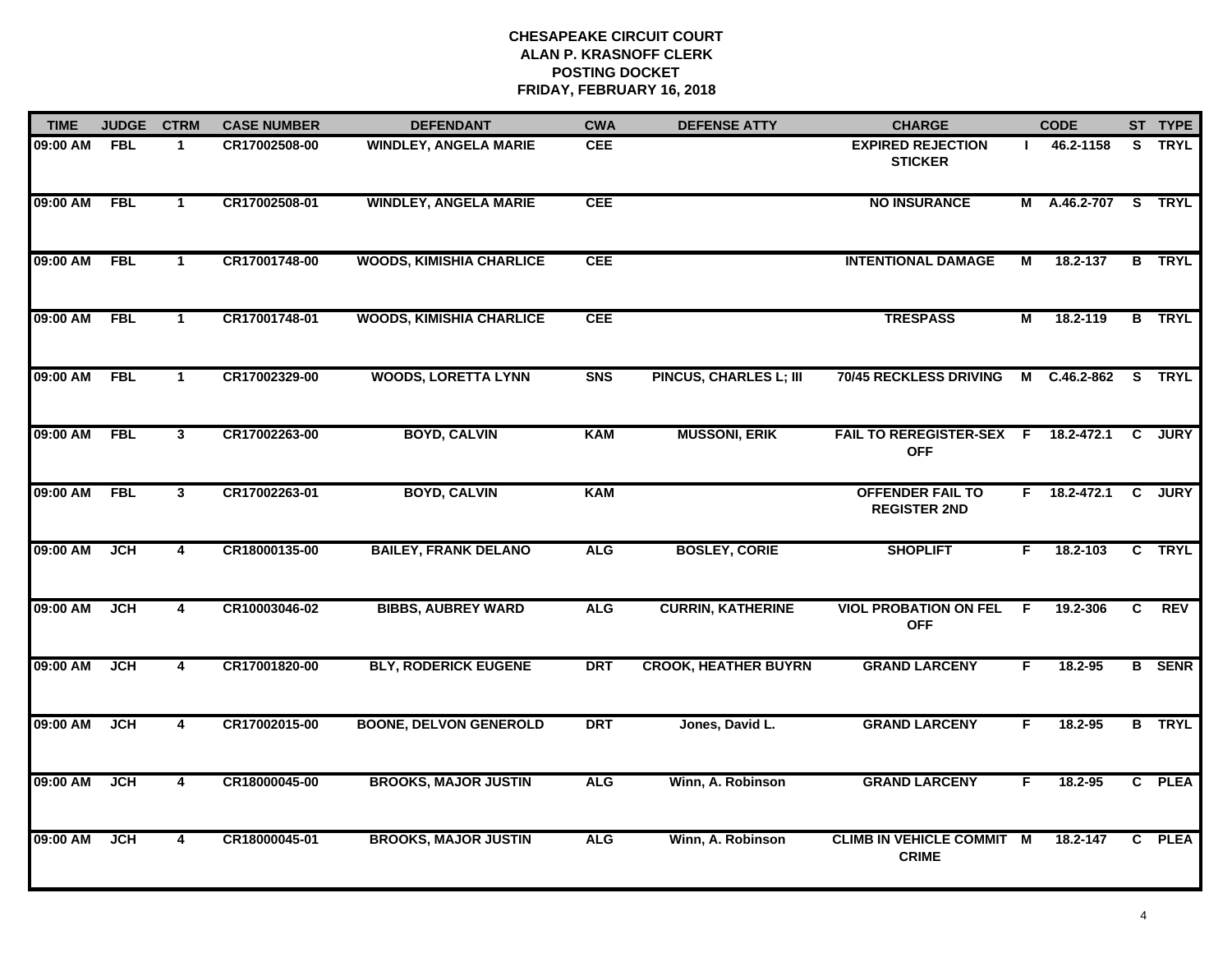| <b>TIME</b> | <b>JUDGE</b> | <b>CTRM</b>             | <b>CASE NUMBER</b> | <b>DEFENDANT</b>                 | <b>CWA</b> | <b>DEFENSE ATTY</b>        | <b>CHARGE</b>                                   |              | <b>CODE</b>  |                | ST TYPE       |
|-------------|--------------|-------------------------|--------------------|----------------------------------|------------|----------------------------|-------------------------------------------------|--------------|--------------|----------------|---------------|
| 09:00 AM    | <b>JCH</b>   | $\overline{\mathbf{A}}$ | CR18000045-02      | <b>BROOKS, MAJOR JUSTIN</b>      | <b>ALG</b> | Winn, A. Robinson          | <b>RESISTING ARREST</b>                         |              | M 18.2-479.1 | C              | <b>PLEA</b>   |
| 09:00 AM    | <b>JCH</b>   | 4                       | CR18000045-03      | <b>BROOKS, MAJOR JUSTIN</b>      | <b>ALG</b> | Winn, A. Robinson          | <b>DRIV UNDER</b><br><b>REVO/SUSPENSION</b>     | М            | B.46.2-301   | $\mathbf{C}$   | <b>PLEA</b>   |
| 09:00 AM    | <b>JCH</b>   | $\overline{\mathbf{4}}$ | CR17001821-01      | <b>CHAMBERS, ROBERT LEE</b>      | <b>DRT</b> | Ireland, Elizabeth D.      | <b>GRAND LARCENY</b>                            | F.           | 18.2-95      |                | <b>B</b> SENR |
| 09:00 AM    | <b>JCH</b>   | 4                       | CR18000305-00      | <b>KASPRZAK, JAMES PAUL</b>      | <b>BEC</b> | <b>SYKES, REGINA</b>       | <b>BOND APPEAL</b>                              | $\mathbf{o}$ | 19.2-124     |                | C BOND        |
| 09:00 AM    | <b>JCH</b>   | 4                       | CR17002283-01      | <b>POWERS, BENJAMIN LEE</b>      | <b>BEC</b> | Martin, Terence P.         | <b>ABDUCTION</b>                                | F.           | 18.2-47      |                | C TRYL        |
| 09:00 AM    | <b>JCH</b>   | $\overline{4}$          | CR17002283-02      | <b>POWERS, BENJAMIN LEE</b>      | <b>BEC</b> | Martin, Terence P.         | <b>ASSAULT &amp; BATTERY</b>                    | М            | 18.2-57.2    | C              | <b>TRYL</b>   |
| 09:00 AM    | <b>JCH</b>   | $\overline{\mathbf{4}}$ | CR17002283-00      | <b>POWERS, BENJAMIN LEE; JR</b>  | <b>BEC</b> | Martin, Terence P.         | <b>MALICIOUS WOUNDING</b>                       | F.           | $18.2 - 51$  | $\overline{c}$ | <b>TRYL</b>   |
| 09:00 AM    | JCH          | $\overline{\mathbf{4}}$ | CR17001819-00      | <b>SAUNDERS, TARNISHA DENISE</b> | <b>DRT</b> | <b>MUSSONI, ERIK</b>       | <b>GRAND LARCENY</b>                            | F            | 18.2-95      | в              | C             |
| 09:00 AM    | <b>MATA</b>  | 5                       | CR15000539-01      | <b>HOWELL, CARLOS DION</b>       | <b>WHC</b> | <b>ALOUPAS, CARMELOU</b>   | <b>VIOL SUSP SENT(NO</b><br><b>RTN:BAIL PR)</b> | M            | 19.2-306     | в              | <b>REV</b>    |
| 09:00 AM    | <b>MATA</b>  | 5                       | CR17001606-00      | <b>MCRAE, KIMBERLY</b>           | <b>AHM</b> | <b>FLANDERS, JOSHUA B</b>  | <b>GRAND LARCENY</b>                            | F            | 18.2-95      |                | <b>B</b> SENR |
| 09:00 AM    | <b>MATA</b>  | 5                       | CR17001649-00      | <b>MCRAE, KIMBERLY</b>           | <b>AHM</b> | <b>FLANDERS, JOSHUA</b>    | ID THEFT TO AVOID ARREST M                      |              | 18.2-186.3   | В              | <b>SENR</b>   |
| 09:00 AM    | <b>MATA</b>  | $\overline{5}$          | CR17001136-01      | PETERSON, RONNIE WILLIAM         | <b>MLK</b> | <b>WENTWORTH, RACHEL E</b> | <b>POSSESS BURGLARIOUS</b><br><b>TOOLS</b>      | E            | 18.2-94      |                | C SENR        |
| 09:00 AM    | <b>MATA</b>  | 5                       | CR17001136-02      | PETERSON, RONNIE WILLIAM         | <b>MLK</b> | <b>WENTWORTH, RACHEL E</b> | <b>GRAND LARCENY</b>                            | F            | 18.2-95      |                | C SENR        |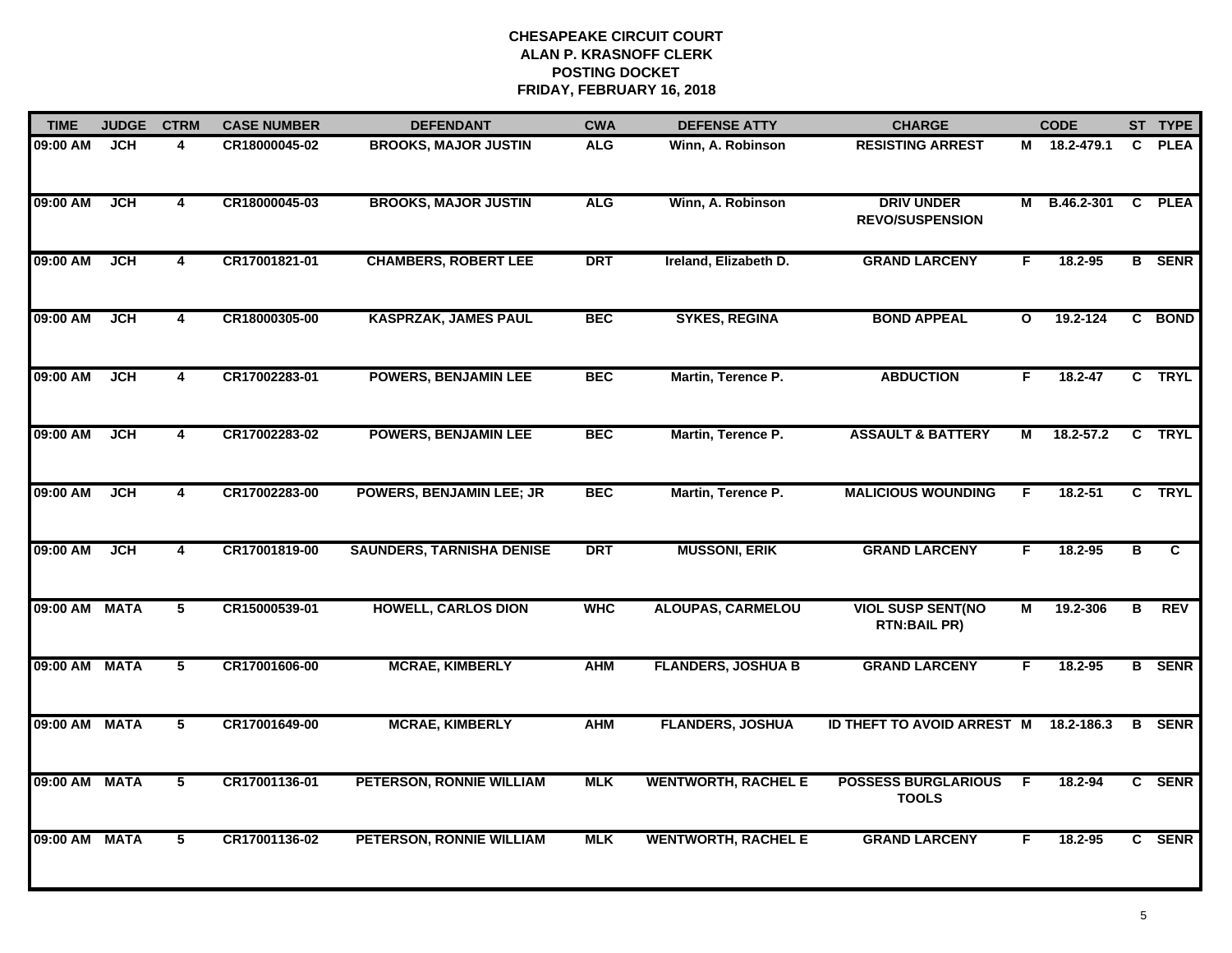| <b>TIME</b> | <b>JUDGE</b> | <b>CTRM</b> | <b>CASE NUMBER</b> | <b>DEFENDANT</b>                  | <b>CWA</b> | <b>DEFENSE ATTY</b>           | <b>CHARGE</b>                               |              | <b>CODE</b> |                | ST TYPE     |
|-------------|--------------|-------------|--------------------|-----------------------------------|------------|-------------------------------|---------------------------------------------|--------------|-------------|----------------|-------------|
| 09:00 AM    | <b>MATA</b>  | 5           | CR17001777-00      | <b>SUAREZ, MELISSA ANN</b>        | <b>MLK</b> | <b>FLANDERS, JOSHUA B</b>     | PETIT LARCENY 3RD+ OFF F                    |              | 18.2-104    | C.             | <b>BOND</b> |
| 09:00 AM    | <b>MATA</b>  | 5           | CR13001565-02      | <b>WILLIAMS, JAMES ARCHIE; JR</b> | <b>JAF</b> | <b>WOOTEN, MATTHEW</b>        | <b>VIOL PROBATION ON FEL</b><br><b>OFF</b>  | -F           | 19.2-306    | C.             | <b>REV</b>  |
| 09:00 AM    | <b>RDS</b>   | 6           | CR10002016-03      | <b>ALEXANDER, LONGENE DURAE</b>   | <b>KJB</b> | <b>WOOTEN, MATTHEW</b>        | <b>VIOL PROBATION ON FEL</b><br><b>OFF</b>  | -F           | 19.2-306    | $\overline{c}$ | <b>REV</b>  |
| 09:00 AM    | <b>RDS</b>   | 6           | CR17001772-00      | <b>ANDERSON, MARIA LUV</b>        | <b>MLK</b> | Ortiz, Kathleen A.            | <b>POSSESS AMPHETAMINE</b>                  | F            | 18.2-250    |                | C SENR      |
| 09:00 AM    | <b>RDS</b>   | 6           | CR17001772-01      | <b>ANDERSON, MARIA LUV</b>        | <b>MLK</b> | Ortiz, Kathleen A.            | <b>FORGE BANK NOTES</b>                     | М            | 18.2-173    |                | C SENR      |
| 09:00 AM    | <b>RDS</b>   | 6           | CR17000991-00      | <b>BAILEY, TYRONE LEE</b>         | <b>BW</b>  | <b>DUNNIGAN, BRIAN T</b>      | DRIVING; HABITUAL OFF 2+ F<br><b>OFF</b>    |              | B.46.2-357  | В              | <b>SENR</b> |
| 09:00 AM    | <b>RDS</b>   | 6           | CR15000110-04      | <b>BARNES, MEGAN LYNN</b>         | <b>MLK</b> | Mason, Sharon Butler          | <b>VIOL PROBATION (G/L)</b>                 | F            | 19.2-306    | C              | <b>BOND</b> |
| 09:00 AM    | <b>RDS</b>   | 6           | CR15000110-05      | <b>BARNES, MEGAN LYNN</b>         | <b>MLK</b> | <b>Mason, Sharon Butler</b>   | <b>VIOL PROBATION (LARC W/I) F</b>          |              | 19.2-306    |                | C BOND      |
| 09:00 AM    | <b>RDS</b>   | 6           | CR14002219-03      | <b>BARRETT, SHANTEL DENISE</b>    | <b>DAM</b> | <b>CURRIN, KATHERINE</b>      | PROB VIOL(OBT MON FALSE F<br>PRET)          |              | 19.2-306    |                | <b>REV</b>  |
| 09:00 AM    | <b>RDS</b>   | 6           | CR17001223-00      | <b>BENTON, THAYNE GRAY; JR</b>    | <b>AJS</b> | Winn, A. Robinson             | <b>POSSESS COCAINE</b>                      | F            | 18.2-250    | C              | <b>BOND</b> |
| 09:00 AM    | <b>RDS</b>   | 6           | CR17001223-01      | <b>BENTON, THAYNE GRAY; JR</b>    | <b>AJS</b> | Winn, A. Robinson             | <b>FAIL TO APPEAR; SENT</b>                 | м            | 18.2-456    |                | C BOND      |
| 09:00 AM    | <b>RDS</b>   | 6           | CR08003275-01      | <b>BROOKS, BILLEY EUGENE; SR</b>  | <b>AHM</b> | <b>COLEMAN, HARVEY DENNIS</b> | <b>PROB VIOL (PWID COCAINE- F</b><br>ACCOM) |              | 19.2-306    | C.             | <b>REV</b>  |
| 09:00 AM    | <b>RDS</b>   | 6           | CR18000301-00      | <b>BROWN, CAMERON HUNTER</b>      | <b>BW</b>  | <b>FLANDERS, JOSH</b>         | <b>BOND APPEAL</b>                          | $\mathbf{o}$ | 19.2-124    |                | C BOND      |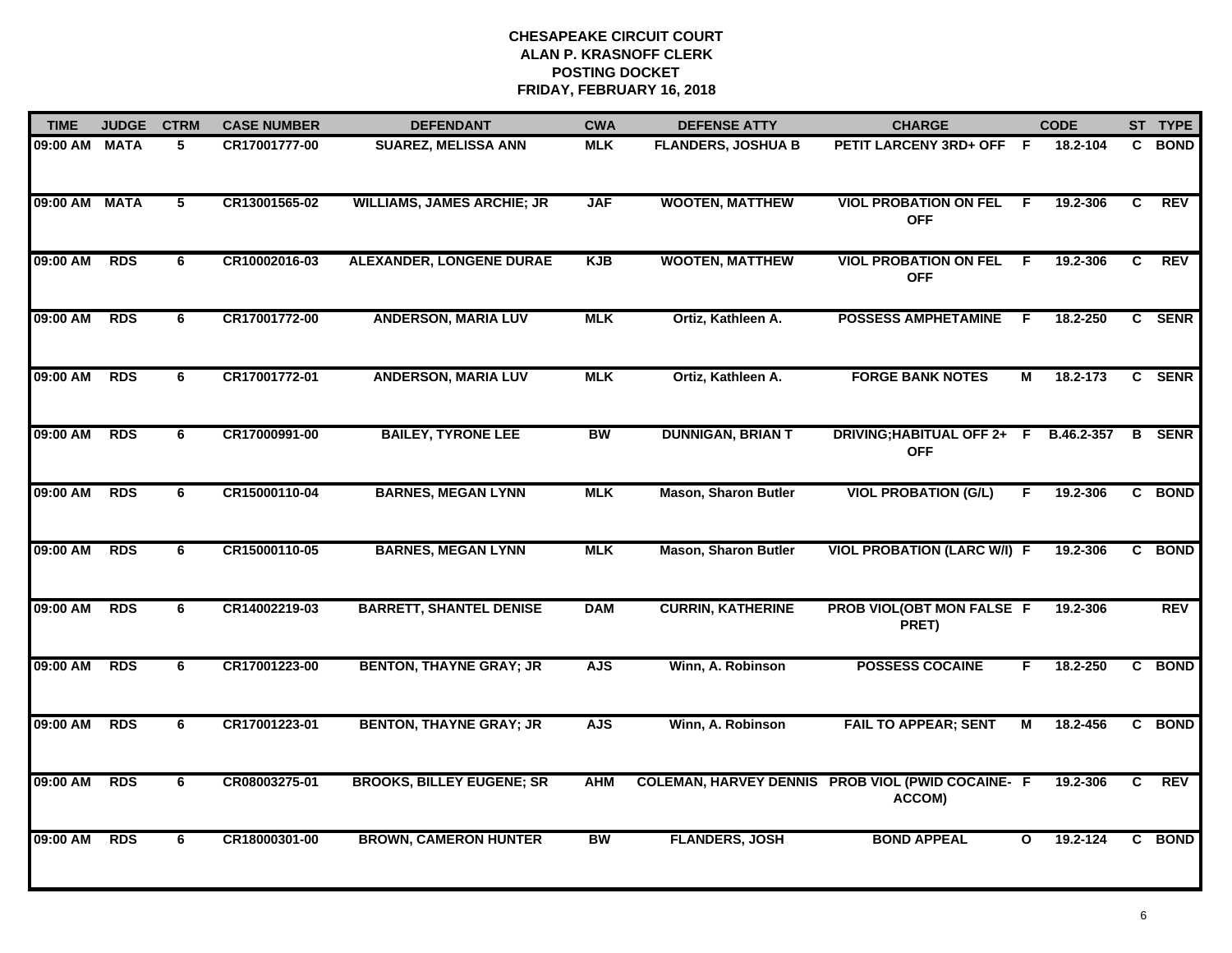| <b>TIME</b> | <b>JUDGE</b> | <b>CTRM</b> | <b>CASE NUMBER</b> | <b>DEFENDANT</b>                      | <b>CWA</b> | <b>DEFENSE ATTY</b>         | <b>CHARGE</b>                                |              | <b>CODE</b> |    | ST TYPE       |
|-------------|--------------|-------------|--------------------|---------------------------------------|------------|-----------------------------|----------------------------------------------|--------------|-------------|----|---------------|
| 09:00 AM    | <b>RDS</b>   | 6           | CR17000705-00      | <b>BROWN, RAYQUAN MARQUIS</b>         | <b>AEP</b> | Givando, Stephen P.         | <b>GRAND LARCENY; FIREARM F</b>              |              | 18.2-95     |    | C SENR        |
| 09:00 AM    | <b>RDS</b>   | 6           | CR18000115-00      | <b>BURKHARDT, CHARLES ROBERT; III</b> | <b>MLK</b> | <b>FLANDERS, JOSHUA B</b>   | <b>BOND APPEAL</b>                           | $\mathbf{o}$ | 19.2-124    |    | C BOND        |
| 09:00 AM    | <b>RDS</b>   | 6           | CR17001238-00      | <b>BYERS, WESLEY BENJAMIN</b>         | <b>CEE</b> |                             | <b>POSSESS MARIJUANA</b>                     | М            | 18.2-250.1  | S  | <b>UA</b>     |
| 09:00 AM    | <b>RDS</b>   | 6           | CR16002243-00      | <b>EDMONDS, BRYAN K; JR</b>           | <b>SNS</b> | <b>HAMLET, BENJAMIN E</b>   | <b>POSSESS MARIJUANA</b>                     | М            | 18.2-250.1  | S  | <b>UA</b>     |
| 09:00 AM    | <b>RDS</b>   | 6           | CR05003692-01      | <b>FULLER, MISTY ROCHELLE</b>         | <b>WHC</b> | Buyrn, William E.           | <b>PROB VIOL (POSSESS</b><br><b>COCAINE)</b> | F.           | 19.2-306    | C  | <b>REV</b>    |
| 09:00 AM    | <b>RDS</b>   | 6           | CR05003692-01      | <b>FULLER, MISTY ROCHELLE</b>         | <b>WHC</b> | Buyrn, William E.           | <b>PROB VIOL (POSSESS</b><br><b>COCAINE)</b> | F.           | 19.2-306    | C. | <b>REV</b>    |
| 09:00 AM    | <b>RDS</b>   | 6           | CR12001369-00      | <b>GILCHRIST, PRESTON CRAIG</b>       | <b>MLK</b> | Spencer, Jo Anne            | <b>PROBATION VIOLATION</b>                   | F            | 19.2-306    | C  | <b>MOT</b>    |
| 09:00 AM    | <b>RDS</b>   | 6           | CR14001720-01      | <b>HALE, SAMANTHA SUE</b>             | <b>MLK</b> | <b>CROOK, HEATHER B</b>     | <b>VIOL SUSP</b><br>SENT(ASSAULT&BATTRY)     | М            | 19.2-306    | в  | <b>REV</b>    |
| 09:00 AM    | <b>RDS</b>   | 6           | CR17002288-02      | <b>JOHNSON, TIMOTHY DARYL; JR</b>     | <b>MLK</b> | Jones, David L.             | <b>DWI 2ND (ACC)</b>                         | М            | B.18.2-266  | В  | <b>PLEA</b>   |
| 09:00 AM    | <b>RDS</b>   | 6           | CR17002288-00      | <b>JOHNSON, TIMOTHY DARYLE; JR</b>    | <b>MLK</b> | Jones, David L.             | <b>POSSESS HYDRODOCONE</b>                   | E            | 18.2-250    |    | <b>B</b> PLEA |
| 09:00 AM    | <b>RDS</b>   | 6           | CR17002288-01      | <b>JOHNSON, TIMOTHY DARYLE; JR</b>    | <b>MLK</b> | Jones, David L.             | <b>POSSESS AMPHETAMINE</b>                   | F            | 18.2-250    |    | <b>B</b> PLEA |
| 09:00 AM    | <b>RDS</b>   | 6           | CR17002207-00      | <b>JOHNSON, WILLIAM JACOB</b>         | <b>AJS</b> | BLACK, H - JA SPENCER; J    | <b>MANSLAUGHTER</b>                          | F.           | $18.2 - 36$ |    | C BOND        |
| 09:00 AM    | <b>RDS</b>   | 6           | CR17001664-00      | <b>LACEY, RAHEEM LORINZO</b>          | <b>CEE</b> | <b>WASHINGTON, STEVEN L</b> | <b>CREDIT CARD THEFT</b>                     | F.           | 18.2-192    | F  | C             |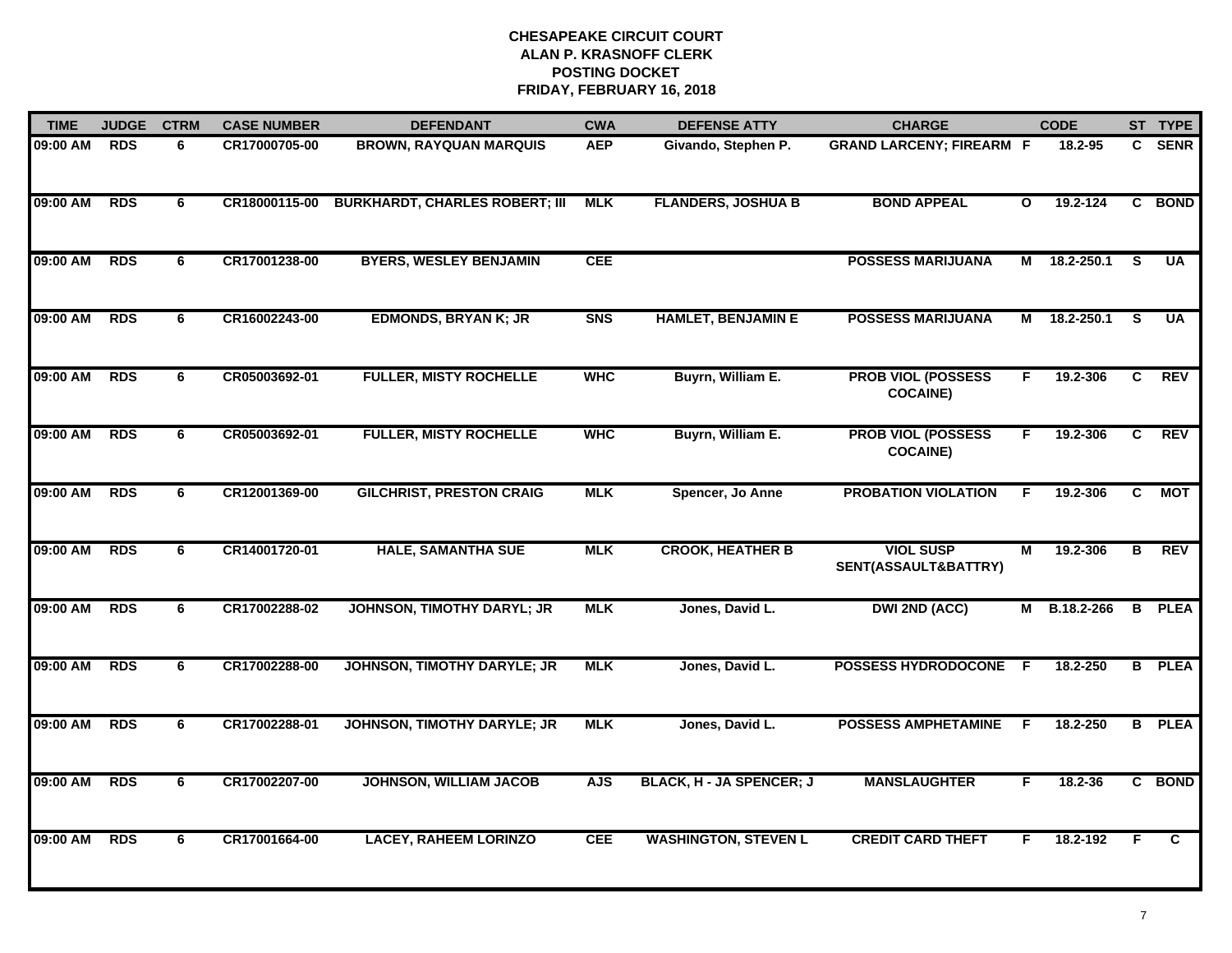| <b>TIME</b> | <b>JUDGE</b> | <b>CTRM</b> | <b>CASE NUMBER</b> | <b>DEFENDANT</b>                | <b>CWA</b> | <b>DEFENSE ATTY</b>         | <b>CHARGE</b>                                |                | <b>CODE</b>  |     | ST TYPE        |
|-------------|--------------|-------------|--------------------|---------------------------------|------------|-----------------------------|----------------------------------------------|----------------|--------------|-----|----------------|
| 09:00 AM    | <b>RDS</b>   | 6           | CR17001664-01      | <b>LACEY, RAHEEM LORINZO</b>    | CEE        | <b>WASHINGTON, STEVEN L</b> | <b>ID THEFT</b>                              |                | M 18.2-186.3 | F   | C              |
| 09:00 AM    | <b>RDS</b>   | 6           | CR17001664-02      | <b>LACEY, RAHEEM LORINZO</b>    | <b>CEE</b> | <b>WASHINGTON, STEVEN L</b> | <b>CREDIT CARD FRAUD</b>                     | М              | 18.2-195     | F   | C.             |
| 09:00 AM    | <b>RDS</b>   | 6           | CR17001664-03      | <b>LACEY, RAHEEM LORINZO</b>    | <b>CEE</b> | <b>WASHINGTON, STEVEN L</b> | <b>CREDIT CARD FRAUD</b>                     | $\overline{M}$ | 18.2-195     | F   | $\overline{c}$ |
| 09:00 AM    | <b>RDS</b>   | 6           | CR17001664-04      | <b>LACEY, RAHEEM LORINZO</b>    | <b>CEE</b> | <b>WASHINGTON, STEVEN L</b> | <b>COMPUTER FRAUD</b>                        |                | M 18.2-152.3 | - F | C              |
| 09:00 AM    | <b>RDS</b>   | 6           | CR17001664-05      | <b>LACEY, RAHEEM LORINZO</b>    | <b>CEE</b> | <b>WASHINGTON, STEVEN L</b> | <b>COMPUTER FRAUD</b>                        | М              | 18.2-152.3   | F.  | C              |
| 09:00 AM    | <b>RDS</b>   | 6           | CR18000289-00      | <b>LAWLIS, CHASITY LEKAYE</b>   | <b>AEP</b> | <b>OXENHAM, CARA</b>        | <b>SHOPLIFT</b>                              | F.             | 18.2-103     |     | C PLEA         |
| 09:00 AM    | <b>RDS</b>   | 6           | CR18000289-01      | <b>LAWLIS, CHASITY LEKAYE</b>   | <b>AEP</b> | <b>OXENHAM, CARA</b>        | <b>CONSPIRACY SHOPLIFTING F</b>              |                | 18.2-103     |     | C PLEA         |
| 09:00 AM    | <b>RDS</b>   | 6           | CR18000289-02      | <b>LAWLIS, CHASITY LEKAYE</b>   | <b>AEP</b> | <b>OXENHAM, CARA</b>        | <b>PETIT LARCENY</b>                         | M              | 18.2-96      |     | C PLEA         |
| 09:00 AM    | <b>RDS</b>   | 6           | CR18000289-03      | <b>LAWLIS, CHASITY LEKAYE</b>   | <b>AEP</b> | <b>OXENHAM, CARA</b>        | <b>PETIT LARCENY</b>                         | M              | 18.2-96      |     | C PLEA         |
| 09:00 AM    | <b>RDS</b>   | 6           | CR16001139-03      | <b>MARTIN, RONALD REINALDO</b>  | <b>JAF</b> | <b>CRAWFORD, TIFFANY</b>    | <b>PROB VIOL (POSSESS</b><br><b>COCAINE)</b> | F.             | 19.2-306     | C   | <b>REV</b>     |
| 09:00 AM    | <b>RDS</b>   | 6           | CR16001139-04      | <b>MARTIN, RONALD REINALDO</b>  | <b>JAF</b> | <b>CRAWFORD, TIFFANY</b>    | <b>PROB VIOL (POSSESS</b><br><b>COCAINE)</b> | F.             | 19.2-306     | C.  | <b>REV</b>     |
| 09:00 AM    | <b>RDS</b>   | 6           | CR17000992-01      | <b>MARTIN, RONALD REINALDO</b>  | <b>JAF</b> | <b>CRAWFORD, TIFFANY</b>    | <b>PWID HEROIN</b>                           | F              | 18.2-248     |     | C SENR         |
| 09:00 AM    | <b>RDS</b>   | 6           | CR16000013-01      | <b>MCLEAN, TARECKA LASHELLE</b> | <b>JAF</b> | <b>BYRUM, ERICA</b>         | <b>PROB VIOL (GRAND</b><br><b>LARCENY)</b>   | F.             | 19.2-306     |     | C BOND         |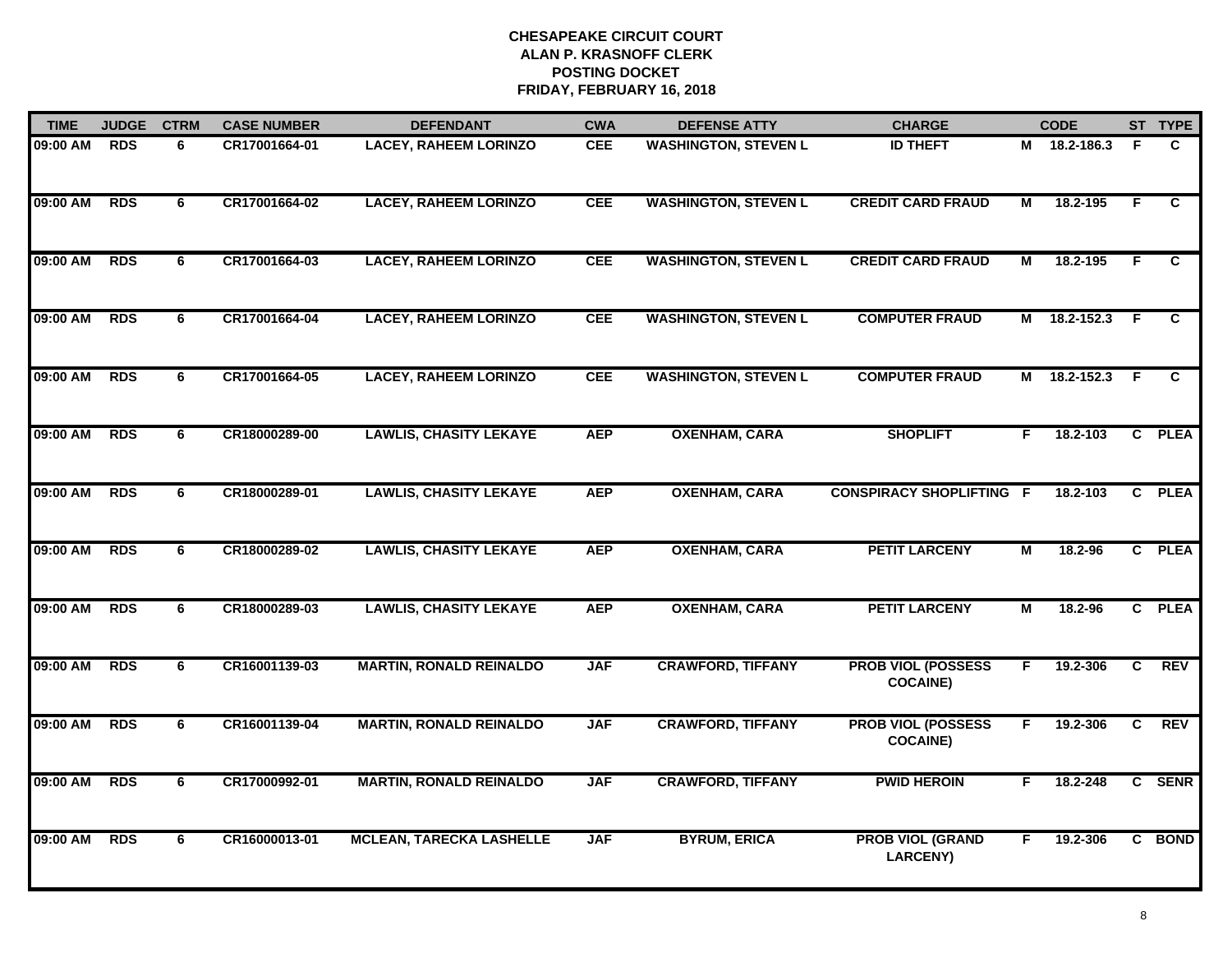| <b>TIME</b> | <b>JUDGE</b> | <b>CTRM</b> | <b>CASE NUMBER</b> | <b>DEFENDANT</b>                | <b>CWA</b> | <b>DEFENSE ATTY</b>          | <b>CHARGE</b>                                   |    | <b>CODE</b> |   | ST TYPE     |
|-------------|--------------|-------------|--------------------|---------------------------------|------------|------------------------------|-------------------------------------------------|----|-------------|---|-------------|
| 09:00 AM    | <b>RDS</b>   | 6           | CR11000042-03      | <b>MILLER, DONNEISHA SHAREE</b> | <b>MLK</b> | <b>LEVIN, JOHN</b>           | <b>PROB VIOL (PWID HEROIN) F</b>                |    | 19.2-306    |   | C MOPT      |
| 09:00 AM    | <b>RDS</b>   | 6           | CR13000137-06      | <b>PAIGE, SHAWN PATRICK</b>     | <b>WHC</b> | <b>OXENHAM, CARA P</b>       | <b>VIOL: SUSP SENT ON FEL</b><br><b>OFFENSE</b> | F. | 19.2-306    | B | <b>REV</b>  |
| 09:00 AM    | <b>RDS</b>   | 6           | CR13000137-07      | <b>PAIGE, SHAWN PATRICK</b>     | <b>WHC</b> | <b>OXENHAM, CARA P</b>       | <b>VIOL: SUSP SENT ON FEL</b><br><b>OFFENSE</b> | F. | 19.2-306    | B | <b>REV</b>  |
| 09:00 AM    | <b>RDS</b>   | 6           | CR13000137-08      | <b>PAIGE, SHAWN PATRICK</b>     | <b>WHC</b> | <b>OXENHAM, CARA P</b>       | <b>VIOL: SUSP SENT ON FEL</b><br><b>OFFENSE</b> | F. | 19.2-306    | B | <b>REV</b>  |
| 09:00 AM    | <b>RDS</b>   | 6           | CR17000098-00      | PERRY, CHRISTOPHER BRYCE        | <b>MLK</b> | <b>RAILEY, R EDWARD; III</b> | <b>POSSESS COCAINE</b>                          | F. | 18.2-250    | в | DD.         |
| 09:00 AM    | <b>RDS</b>   | 6           | CR17000098-00      | PERRY, CHRISTOPHER BRYCE        | <b>MLK</b> | <b>RAILEY, R EDWARD; III</b> | <b>POSSESS COCAINE</b>                          | F  | 18.2-250    | в | cc          |
| 09:00 AM    | <b>RDS</b>   | 6           | CR14002368-00      | PERRY-LASSITER, JOSHUA          | <b>AMF</b> | <b>SACKS, ANDREW M</b>       | USE FIREARM IN COMM OF F<br><b>FELONY</b>       |    | 18.2-53.1   | C | <b>SENR</b> |
| 09:00 AM    | <b>RDS</b>   | 6           | CR14002368-01      | PERRY-LASSITER, JOSHUA          | <b>AMF</b> | <b>SACKS, ANDREW M</b>       | <b>MALICIOUS WOUNDING-</b><br><b>ATTEMPT</b>    | E  | 18.2-51     |   | C SENR      |
| 09:00 AM    | <b>RDS</b>   | 6           | CR14002368-02      | PERRY-LASSITER, JOSHUA          | <b>AMF</b> | <b>SACKS, ANDREW M</b>       | <b>MALICIOUS WOUNDING-</b><br><b>ATTEMPT</b>    | F  | 18.2-51     |   | C SENR      |
| 09:00 AM    | <b>RDS</b>   | 6           | CR14002368-03      | PERRY-LASSITER, JOSHUA          | <b>AMF</b> | <b>SACKS, ANDREW M</b>       | <b>USE FIREARM IN FELONY</b>                    | F. | 18.2-53.1   |   | C SENR      |
| 09:00 AM    | <b>RDS</b>   | 6           | CR14002368-04      | PERRY-LASSITER, JOSHUA          | <b>AMF</b> | <b>SACKS, ANDREW M</b>       | <b>DAMAGE PROPERTY</b><br>$>= $1000$            | F. | 18.2-137    |   | C SENR      |
| 09:00 AM    | <b>RDS</b>   | 6           | CR14002368-05      | PERRY-LASSITER, JOSHUA          | <b>AMF</b> | <b>SACKS, ANDREW M</b>       | <b>DAMAGE PROPERTY &lt;\$1000 M</b>             |    | 18.2-137    | C | <b>SENR</b> |
| 09:00 AM    | <b>RDS</b>   | 6           | CR14002368-06      | PERRY-LASSITER, JOSHUA          | <b>AMF</b> | <b>SACKS, ANDREW M</b>       | <b>DAMAGE PROPERTY &lt;\$1000 M</b>             |    | 18.2-137    |   | C SENR      |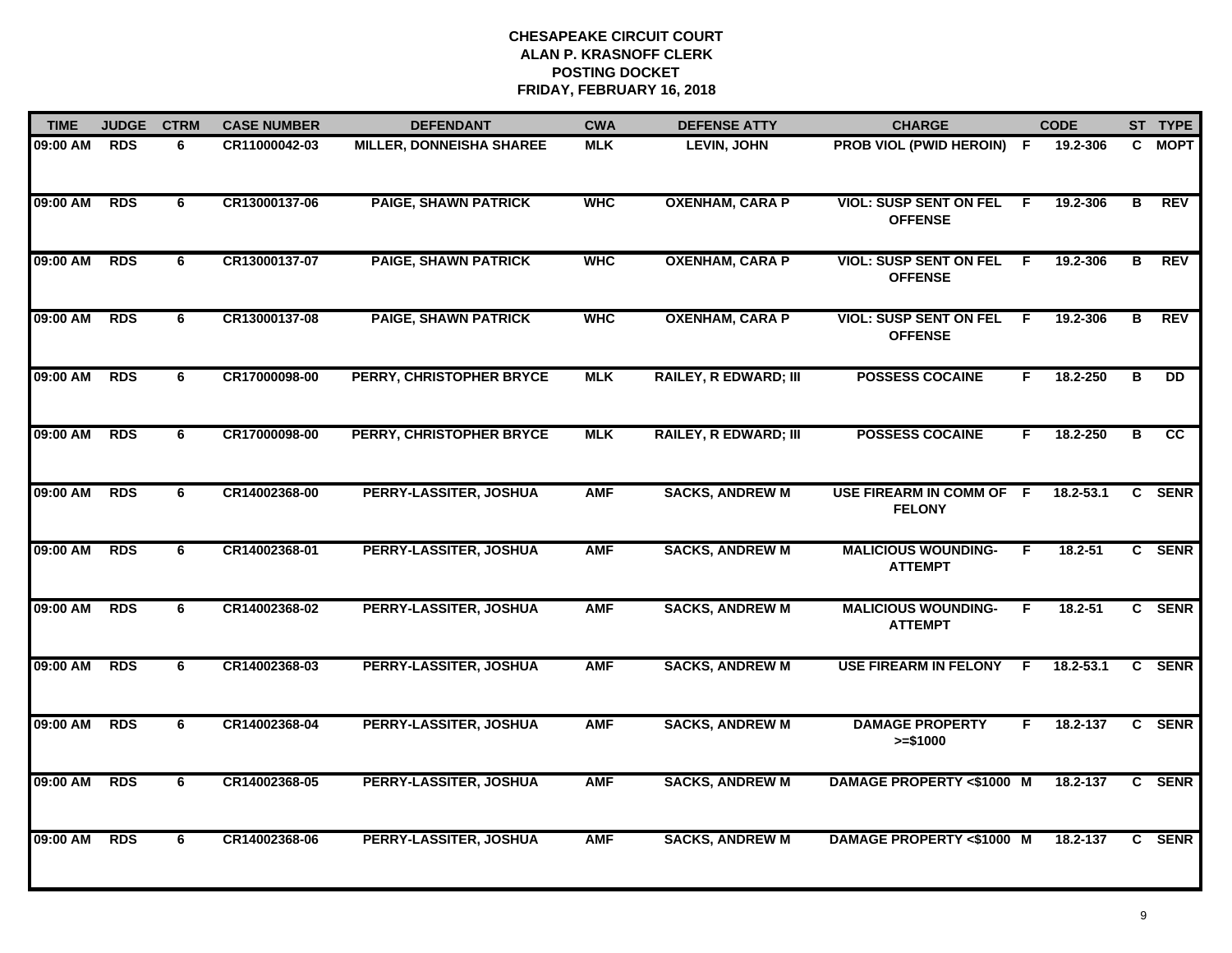| <b>TIME</b> | <b>JUDGE</b> | <b>CTRM</b> | <b>CASE NUMBER</b> | <b>DEFENDANT</b>                 | <b>CWA</b> | <b>DEFENSE ATTY</b>      | <b>CHARGE</b>                                     |    | <b>CODE</b>    |                | ST TYPE       |
|-------------|--------------|-------------|--------------------|----------------------------------|------------|--------------------------|---------------------------------------------------|----|----------------|----------------|---------------|
| 09:00 AM    | RDS          | 6           | CR18000102-00      | PILKINGTON, JOSEPH WESTON        | <b>AJS</b> | <b>BOSLEY, CORIE</b>     | <b>POSSESS AMPHETAMINE</b>                        | F. | 18.2-250       | B.             | <b>PLEA</b>   |
| 09:00 AM    | <b>RDS</b>   | 6           | CR18000102-01      | PILKINGTON, JOSEPH WESTON        | <b>AJS</b> | <b>BOSLEY, CORIE</b>     | <b>DUI 1ST</b>                                    |    | M A.18.2-266   | $\overline{B}$ | <b>PLEA</b>   |
| 09:00 AM    | <b>RDS</b>   | 6           | CR18000102-02      | PILKINGTON, JOSEPH WESTON        | <b>AJS</b> | <b>BOSLEY, CORIE</b>     | <b>ILLEGAL CONSUMING</b><br><b>ALCOHOL</b>        | М  | 18.2-266.1     |                | <b>B</b> PLEA |
| 09:00 AM    | <b>RDS</b>   | 6           | CR17000089-00      | <b>REID, MALIK FREDRICK</b>      | <b>JAF</b> | <b>SACKS, ANDREW M</b>   | <b>POSS FIREARM BY NON</b><br><b>VIOL/FELON</b>   |    | $F$ 18.2-308.2 |                | C PLEA        |
| 09:00 AM    | <b>RDS</b>   | 6           | CR17000089-01      | <b>REID, MALIK FREDRICK</b>      | <b>JAF</b> | <b>SACKS, ANDREW M</b>   | <b>PWID MARIJUANA</b>                             |    | F 18.2-248.1   |                | C PLEA        |
| 09:00 AM    | <b>RDS</b>   | 6           | CR17000089-02      | <b>REID, MALIK FREDRICK</b>      | <b>JAF</b> | <b>SACKS, ANDREW M</b>   | <b>FALSE IDENTIFY SELF TO</b><br><b>LAW ENF</b>   | М  | $19.2 - 82.1$  |                | C PLEA        |
| 09:00 AM    | <b>RDS</b>   | 6           | CR17000089-03      | <b>REID, MALIK FREDRICK</b>      | <b>JAF</b> | <b>SACKS, ANDREW M</b>   | DWI: 1ST OFF, BAC .15-.20% M                      |    | A.18.2-266     |                | C PLEA        |
| 09:00 AM    | <b>RDS</b>   | 6           | CR17000089-04      | <b>REID, MALIK FREDRICK</b>      | <b>JAF</b> | <b>SACKS, ANDREW M</b>   | <b>ELUDE POLICE</b>                               | М  | 46.2-817A      |                | C PLEA        |
| 09:00 AM    | <b>RDS</b>   | 6           | CR17000089-05      | <b>REID, MALIK FREDRICK</b>      | <b>JAF</b> | <b>SACKS, ANDREW M</b>   | <b>DRIVE W/LIC REVOKED, 1</b><br><b>OFF</b>       | M  | B.46.2-301     |                | C PLEA        |
| 09:00 AM    | <b>RDS</b>   | 6           | CR15001746-03      | <b>RODGERS, VONTRELL DESTINY</b> | <b>AMF</b> | <b>CURRIN, KATHERINE</b> | PROB VIOL (ENTER BANK W/ F<br>INT)                |    | 19.2-306       | C              | <b>REV</b>    |
| 09:00 AM    | <b>RDS</b>   | 6           | CR15001746-04      | <b>RODGERS, VONTRELL DESTINY</b> | <b>AMF</b> | <b>CURRIN, KATHERINE</b> | <b>PROB VIOL(ATMPT: BANK F</b><br><b>ROBBERY)</b> |    | 19.2-306       | C              | <b>REV</b>    |
| 09:00 AM    | <b>RDS</b>   | 6           | CR17002344-00      | <b>SHORUNKE, IFEOLUWA O</b>      | <b>MLK</b> | <b>LECKIE, ERIC</b>      | <b>GRAND LARCENY</b>                              | F  | 18.2-95        |                | <b>B</b> PLEA |
| 09:00 AM    | <b>RDS</b>   | 6           | CR17000412-01      | <b>WILSON, DHERRI LAMON</b>      | <b>DJH</b> | Winn, A Robinson         | <b>POSSES FIREARM BY</b><br><b>FELON</b>          | F. | 18.2-308.2     | C              | C             |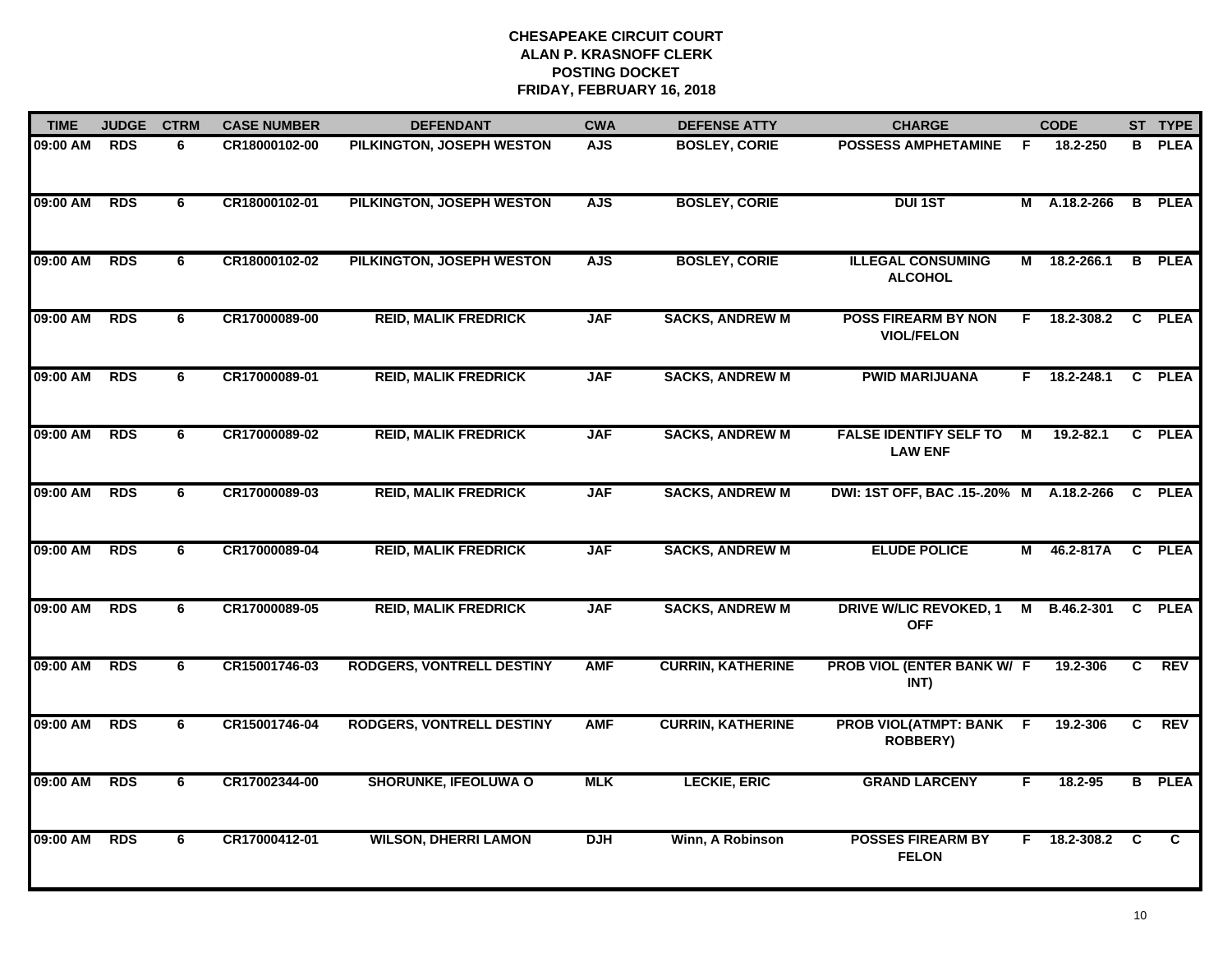| <b>TIME</b> | <b>JUDGE</b> | <b>CTRM</b>    | <b>CASE NUMBER</b> | <b>DEFENDANT</b>                  | <b>CWA</b> | <b>DEFENSE ATTY</b>      | <b>CHARGE</b>                                | <b>CODE</b>    |    | ST TYPE    |
|-------------|--------------|----------------|--------------------|-----------------------------------|------------|--------------------------|----------------------------------------------|----------------|----|------------|
| 09:00 AM    | <b>RDS</b>   | 6              | CR11003072-17      | <b>WILSON, VERNON LEONARD; II</b> | <b>WHC</b> | <b>OXENHAM, CARA P</b>   | <b>VIOL PROB (FORGE CHECK) F</b>             | 19.2-306       |    | C MOPT     |
| 09:00 AM    | <b>RDS</b>   | 6              | CR11003072-18      | <b>WILSON, VERNON LEONARD; II</b> | <b>WHC</b> | <b>OXENHAM, CARA P</b>   | <b>VIOL PROB (FORGE CHECK) F</b>             | 19.2-306       |    | C MOPT     |
| 09:00 AM    | <b>RDS</b>   | 6              | CR11003072-19      | <b>WILSON, VERNON LEONARD; II</b> | <b>WHC</b> | <b>OXENHAM, CARA P</b>   | <b>VIOL PROB (FORGE CHECK) F</b>             | 19.2-306       |    | C MOPT     |
| 09:00 AM    | <b>RDS</b>   | 6              | CR11003072-20      | <b>WILSON, VERNON LEONARD; II</b> | <b>WHC</b> | <b>OXENHAM, CARA P</b>   | <b>VIOL PROB (FORGE CHECK) F</b>             | 19.2-306       |    | C MOPT     |
| 09:00 AM    | <b>RDS</b>   | 6              | CR11003072-21      | <b>WILSON, VERNON LEONARD; II</b> | <b>WHC</b> | <b>OXENHAM, CARA P</b>   | <b>VIOL PROB (FORGE CHECK) F</b>             | 19.2-306       |    | C MOPT     |
| 09:00 AM    | <b>RDS</b>   | 6              | CR11003072-22      | <b>WILSON, VERNON LEONARD; II</b> | <b>WHC</b> | <b>OXENHAM, CARA P</b>   | <b>VIOL PROB (FORGE CHECK) F</b>             | 19.2-306       |    | C MOPT     |
| 09:00 AM    | <b>RDS</b>   | 6              | CR11003072-23      | <b>WILSON, VERNON LEONARD; II</b> | <b>WHC</b> | <b>OXENHAM, CARA P</b>   | <b>VIOL PROB (FORGE CHECK) F</b>             | 19.2-306       |    | C MOPT     |
| 09:00 AM    | <b>RDS</b>   | $\overline{6}$ | CR11003072-24      | <b>WILSON, VERNON LEONARD; II</b> | <b>WHC</b> | <b>OXENHAM, CARA P</b>   | <b>VIOL PROB (FORGE CHECK) F</b>             | 19.2-306       |    | C MOPT     |
| 09:00 AM    | <b>RDS</b>   | 6              | CR08000653-01      | <b>WOODS, WYNTON MARSALIS</b>     | <b>DAM</b> | <b>CURRIN, KATHERINE</b> | <b>PROB VIOL (POSSESS</b><br><b>COCAINE)</b> | 19.2-306<br>F. | C. | <b>REV</b> |
| 09:00 AM    | RDS          | 6              | CR17001913-00      | <b>WORRELL, ANTONIO LAMONT</b>    | <b>WHC</b> | <b>BOSLEY, CORIE</b>     | <b>FORGERY</b>                               | 18.2-172<br>F. |    | C TRYL     |
| 09:00 AM    | <b>RDS</b>   | 6              | CR17001913-01      | <b>WORRELL, ANTONIO LAMONT</b>    | <b>WHC</b> | <b>BOSLEY, CORIE</b>     | <b>UTTER</b>                                 | 18.2-172<br>F. |    | C TRYL     |
| 09:00 AM    | <b>RDS</b>   | 6              | CR17001913-02      | <b>WORRELL, ANTONIO LAMONT</b>    | <b>WHC</b> | <b>BOSLEY, CORIE</b>     | <b>ATTEMPT TO OBTAIN</b>                     | 18.2-178<br>F. |    | C TRYL     |
| 09:30 AM    | <b>RDS</b>   | $\overline{2}$ | CR17002051-00      | <b>CLARK, CEDRICK MARKEE</b>      | <b>KJB</b> | <b>BYRUM, ERICA</b>      | <b>RECEIVE EARNINGS</b><br>(PANDERING)       | F<br>18.2-357  | C. | <b>TBS</b> |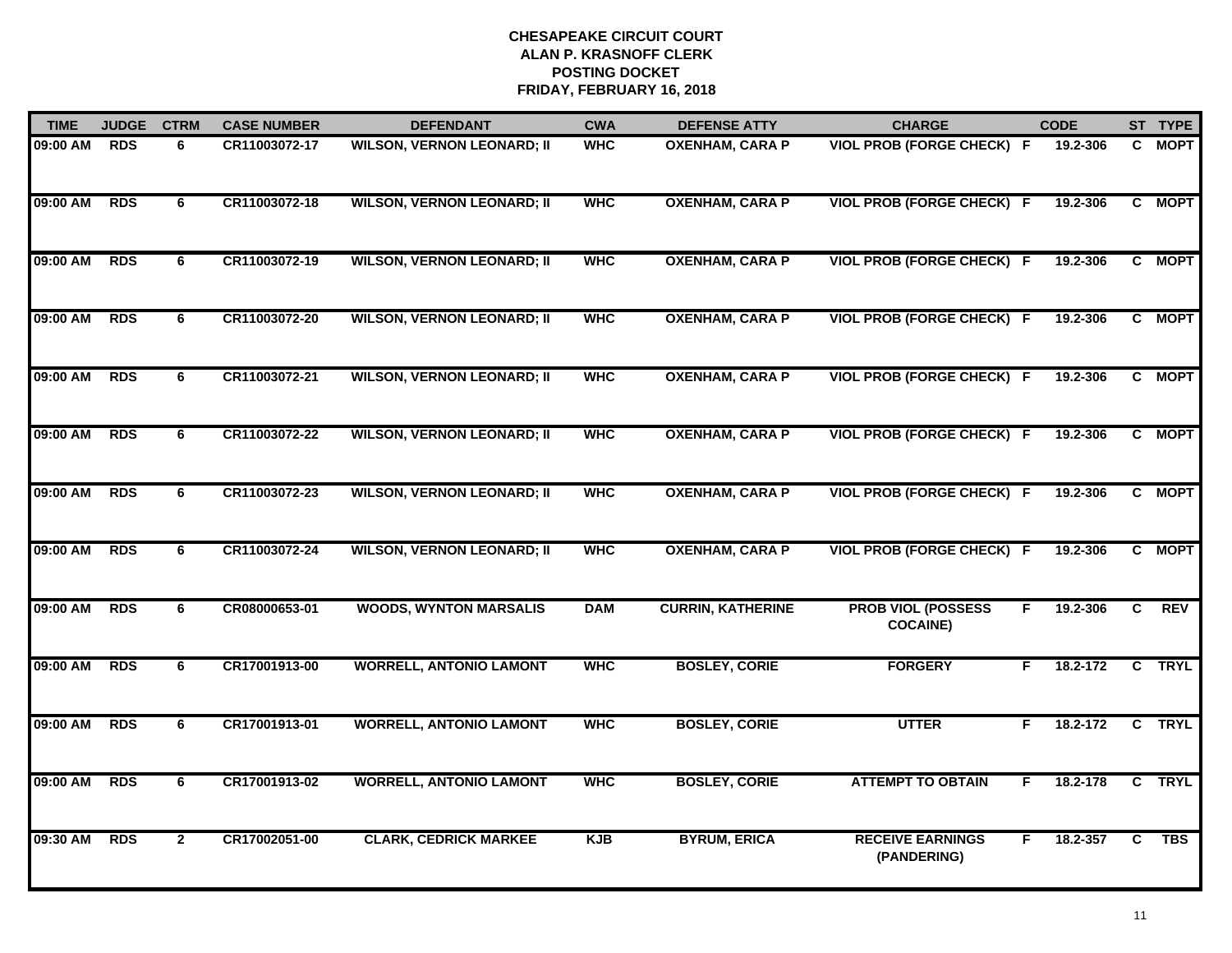| <b>TIME</b> | <b>JUDGE</b> | <b>CTRM</b>    | <b>CASE NUMBER</b> | <b>DEFENDANT</b>              | <b>CWA</b> | <b>DEFENSE ATTY</b> | <b>CHARGE</b>                               |    | <b>CODE</b> | <b>ST</b> | <b>TYPE</b> |
|-------------|--------------|----------------|--------------------|-------------------------------|------------|---------------------|---------------------------------------------|----|-------------|-----------|-------------|
| 09:30 AM    | <b>RDS</b>   | $\mathbf{2}$   | CR17002051-01      | <b>CLARK, CEDRICK MARKEE</b>  | <b>KJB</b> | <b>BYRUM, ERICA</b> | <b>COMMERICAL SEX</b><br><b>TRAFFICKING</b> | F  | 18.2-357.1  | C         | <b>TBS</b>  |
| 09:30 AM    | <b>RDS</b>   | $\mathbf{2}$   | CR17002051-02      | <b>CLARK, CEDRICK MARKEE</b>  | <b>KJB</b> | <b>BYRUM, ERICA</b> | <b>SEX TRAFFIC MINOR</b>                    | F. | 18.2-357.1  | C.        | <b>TBS</b>  |
| 09:30 AM    | <b>RDS</b>   | $\mathbf{2}$   | CR17002051-03      | <b>CLARK, CEDRICK MARKEE</b>  | <b>KJB</b> | <b>BYRUM, ERICA</b> | <b>PROSTITUTE MINOR-RCV</b><br><b>MONEY</b> | F. | 18.2-357    | C.        | <b>TBS</b>  |
| 09:30 AM    | <b>RDS</b>   | $\mathbf{2}$   | CR17002051-04      | <b>CLARK, CEDRICK MARKEE</b>  | <b>KJB</b> | <b>BYRUM, ERICA</b> | <b>PANDERING A MINOR</b>                    | F. | 18.2-355    | C.        | <b>TBS</b>  |
| 09:30 AM    | <b>RDS</b>   | $\overline{2}$ | CR17002051-05      | <b>CLARK, CEDRICK MARKEE</b>  | <b>KJB</b> | <b>BYRUM, ERICA</b> | <b>AID IN PROSTITUTION</b>                  | М  | 18.2-348    | C.        | <b>TBS</b>  |
| 09:30 AM    | <b>RDS</b>   | $\mathbf{2}$   | CR06001982-01      | <b>HOGUE, MICHAEL BRANDON</b> |            |                     | <b>VIOL PROBATION ON FEL</b><br><b>OFF</b>  | F. | 19.2-306    |           | <b>ADAT</b> |